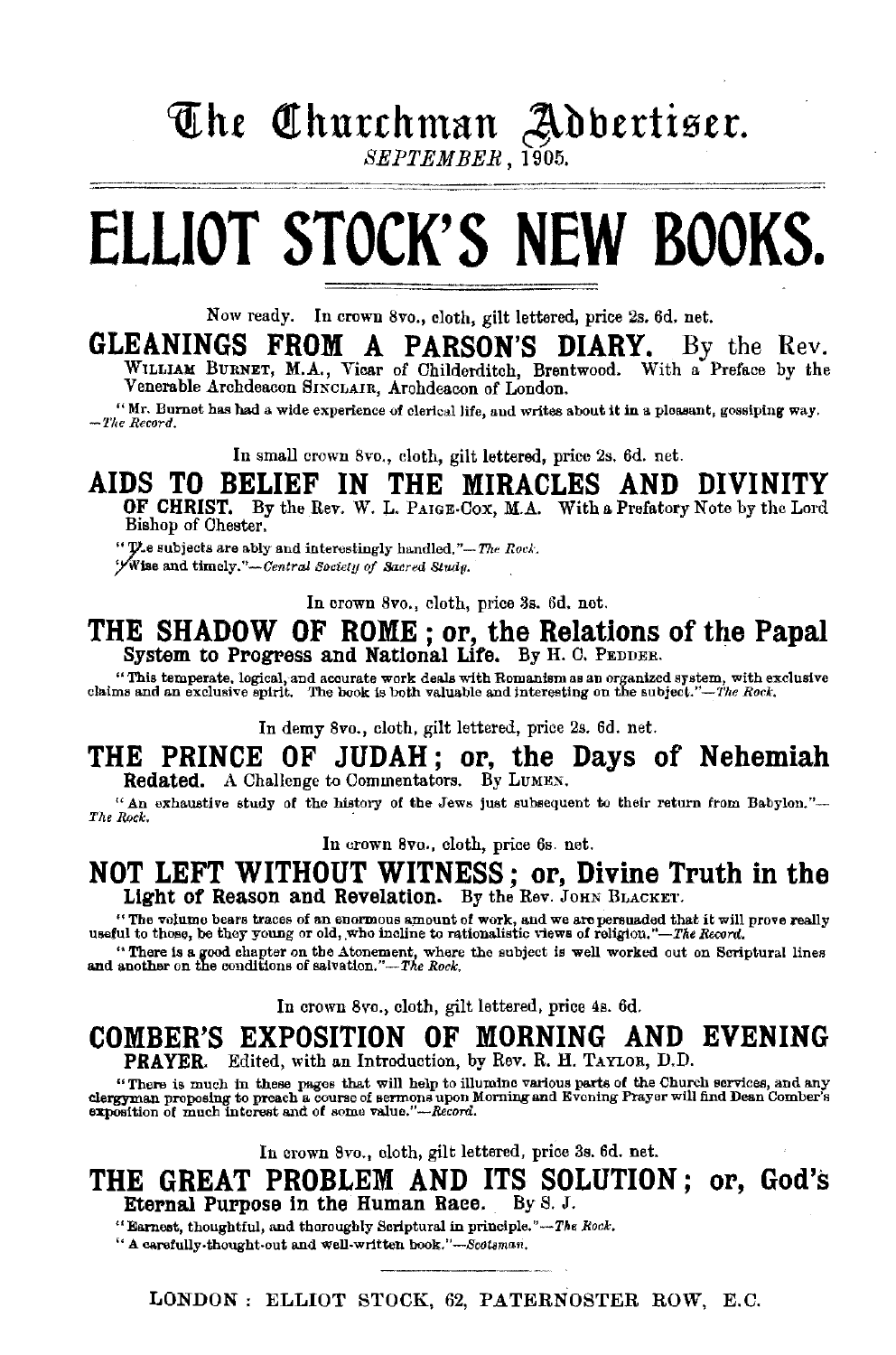#### NEW AND HELPFUL MANUAL FOR THE HOLY CoMMUNION.

SECOND EDITION.

In limp cloth, for the pocket, and uniform with the Prayer-Book. ls. net in cloth, and in leather binding at 2s. net ; lambskin, 3s. net; and in Persian calf, 3s. 6d.

# **COMMUNION & OFFERING.**

#### By the Rev. G. H. S. WALPOLE, D.D.,

Examining Chaplain to the Archbishop of York, Rector of Lambeth.

#### **Extracts from Dersonal and Dress Hotices.**

The Rev. B. M. O. HANCOCK writes: "I feel the book is worthy of unqualified recommendation. It meets<br>a real need, and no one who uses the book but will be enabled to enter devoutly and intelligently into the<br>Great Service

CANON BETT. ALBANS.-- It strikes me, at this moment, as about the best on Holy Communion which I have CANON BETTAM.--" It strikes me, at this moment, as about the best on Holy Communion which I have ever seen."

HISHOP OF GLOUCESTER.—"The interesting and important work of Dr. Walpole."<br>"The distinguishing feature of this little manual of Eucharistic instruction and worship is its constant insistence upon the structure of the Liturgy as determining the course of Eucharistic devotion. The prayers are simple and well-chosen, and the instructions for the most part clear and definite."—Church Times.

prayers, and who welcome sound instruction if it can be briefly given. The whole forms a singularly complete<br>and convenient manual, and we cannot doubt that it will be widely adopted."—The Guardian.

#### SECOND EDITION.

*In* 32mo. size, cloth limp, for the pocket, 2s. net; also, for presentation, in leather *binding* 38. *net, in lambskin* 81. *6d. net, and in PerBian calf 48. 6d. net.* 

# **The PEOPLE'S PSALTER:**

21 **Platn 3800k** for those who wish to use the **p**osalms in Church with intelligence and devotion.

"The book seems to be admirably adapted for its purpose, and I trust it will have a very wide usefnlness."-BISHOP OF DURHAM.

"We think that this little book may be a useful help by suggesting ways in which different Psalms may be applied to present-day difficulties, and to the problems and anxieties with which the Church is always confronted."—Guardian.

#### BY THE SAME AUTHOR.

SIXTH EDITION. In crown avo., cloth, gilt lettered, price 2/8 net.

# **VITAL RELIGION;**

#### Or, The Personal Knowledge of Christ.

" The keynote of this interesting and beautiful book is the thought that religion is essentially the life of friendship and intimacy with God revealed in Jesus Christ. . . . We have no hesitation in saying that Dr. Walpole has given us a work of real spiritual value, and we heartily commend it to all thoughtful readers, especially to those who lament the 'decay of experimental religion.' The pres

LONDON: ELLIOT STOCK, 62, PATERNOSTER ROW, E.C.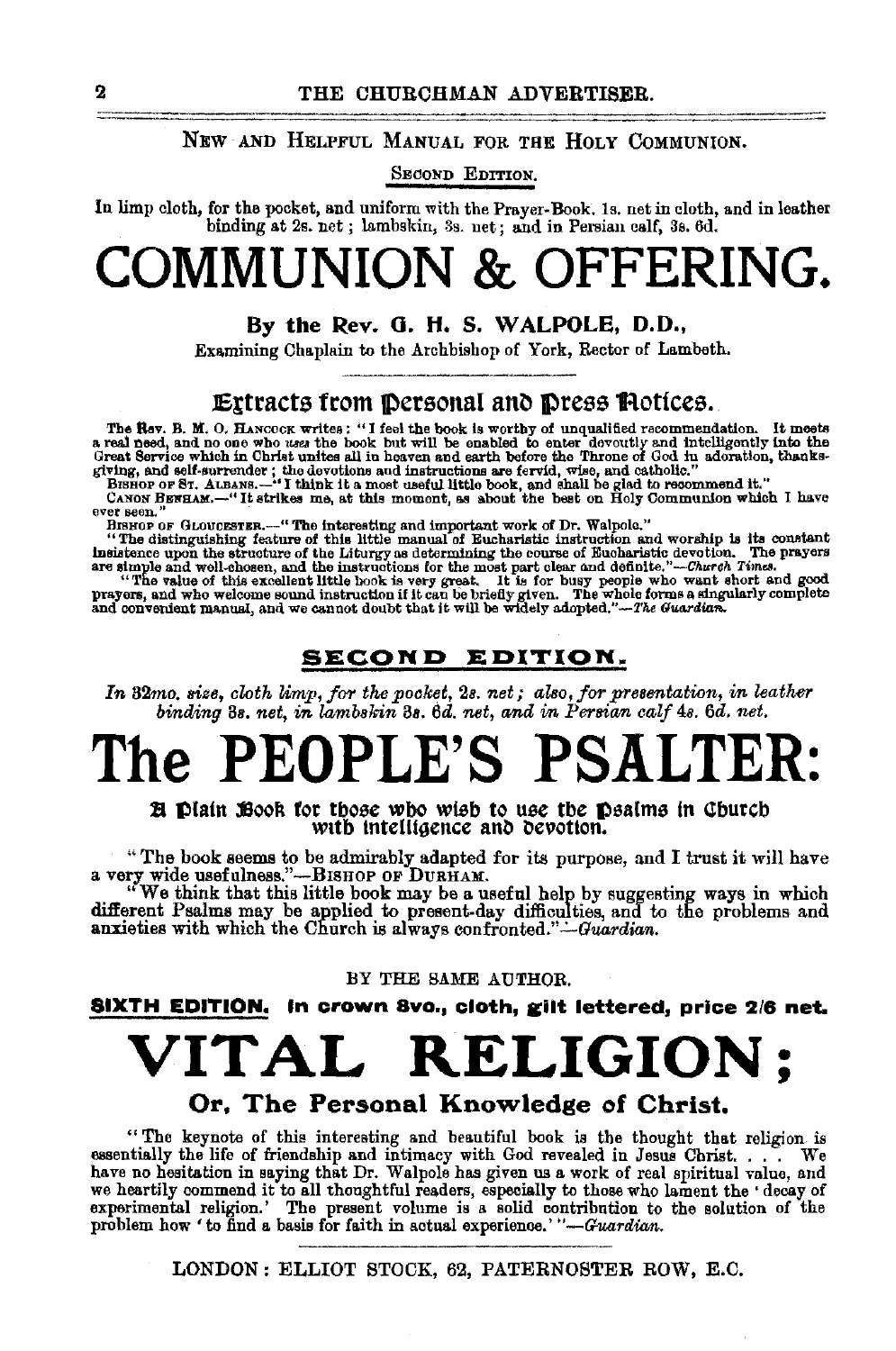# CHURCH OF ENGLAND LEAGUE.

Spirituai in its Aims.

**Educational in its Work.** 

Executive Committee:

President; THE LADY WIMBORNE.

The Countess of Ancaster. The Viscountess Duncannon. The Lady Bdith Ashley. The Lord Llangattock. The Lady Llangattock. The Lady Templemore.<br>The Lady Haliburton.

The Very Rev. the Dean of<br>
Canterbury.<br>
The Rev. Chancellor Lias.<br>
The Rev. C. J. Kennedy.<br>
The Rev. E. J. Kennedy.<br>
The Rev. E. M. A. Stuart.<br>
The Rev. J. E. Watts.<br>Ditchfield.<br>
The Rev. J. E. Watts.<br>
Ditchfield.

Col. the Hon. F. C. Bridge. Lady Hope.<br>S. Hope Morley, Esq.<br>Mrs. S. Hope Morley.<br>Mrs. Locker-Lampson. Mrs. Frank Morrison. Mrs. Walter. Miss Margaret Bernard.

Consultative Committee:

The Bev. the Earl of Bessborough. The Lord Bishop of Durham. The Lord Bishop of Sodor and Man The Very Rev. the Dean of Peterborough. Rev. Canon Meyrick. Rev. J. Liewelyn Davies, D.D., Litt.D.<br>Hon. Treasurer: W. Joynson-Hi

Secretary : C. C. Osborne, Esq.

**FOUNDED** six years ago, the LEAGUE has organized over two hundred courses of lectures on Church History and the Prayer-Book.

It has held nearly five hundred meetings to explain the teachings and practices of the Primitive Catholic Church, and one hundred and fifty-five sermons have been preached.

It has published and distributed numerous books and pamphlets on the history, doctrine, and teaching of the Church, written by Churchmen of commanding position and scholarship.

It has provided for its members a central and twenty branch lending libraries.

It has founded a Church Sisters' Home, where ladies are trained and sent out to work under parochial clergy among the sick and the poor. In addition to the fifteen ladies residing in the Home, the League now has Sisters working in very poor districts in North London, Birmingham, Liverpool, and Plymouth (2).

It opened, on June 4th, 1904, a Seaside Convalescent Home for poor children, which is worked in conjunction with, and as a branch of, the Church Sisters' Home. The ladies from that Home, working in some of the poorest London parishes, have brought under their notice many most deserving cases where a Seaside Home is of the greatest practical value.

It has established two of the finest schools for girls in the country. At one of these (Uplands' School, St. Leonards-on-Sea) the fees are well within the reach of parents of small means.

It has been instrumental in establishing Cherwell Hall, a College at Oxford, for the training of secondary women teachers.

#### URGENTLY NEEDED FUNDS ARE for the Maintenance and Extension of all these Works.

The LEAGUE is in no sense a narrow, a party, or a political organisation.

For further particulars apply to THE SECRETARY,

6 Grosvenor Mansions, Victoria Street, London S.W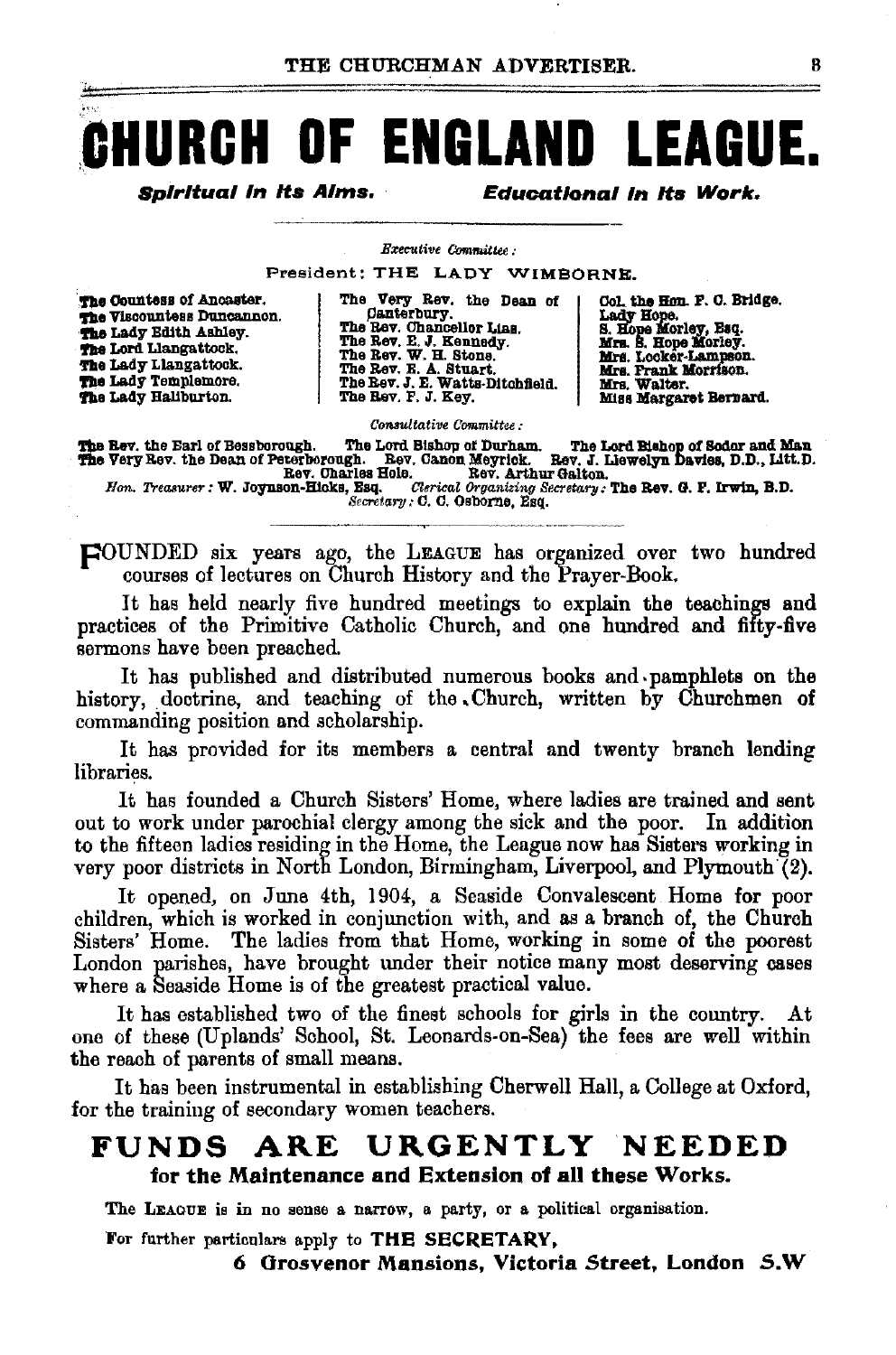#### THE CHURCHMAN ADVERTISER.

# **THE CHEAPEST GIFT BOOKS.**

Books by the Rev. CHARLES BULLOCK, B.D.

"THE MAN OF SCIENCE THE MAN OF QOD," Leavea from the Life of Sir James Y. Simpson. A valuable little work for all interested in Christian Missions. Cloth gilt, with Portrait, 28.

THE CROWN OF THE ROAD. Leaves from Consecrated Lives. New Edition.

Cloth gilt, with Seven Portraits, 5s. "We wish it a wide work of such cheering, sanctifying influence on the crown of the road of Christian Literature." *-The Churchman.* 

NEAR THE THRONE; FrancesRidley Havergal, the Sweet Singer and the Royal Writer. Now ready. Handsomely bound in half-parchment, gilt, many Illustrations, 2s.

THE LIVES OF THREE BISHOPS:<br>James Fraser, D.D.; Robert Bickersteth, D.D.; James Hannington, D.D. Crown 8vo. Cloth gilt, 2•. 6d,

- THE FORGOTTEN TRUTH; or, the Gospel of the HolyGho•t. With Selected Hymns of the Spirit. Now ready. Third Tbouoand. In of the Spirit, Now ready, Third Thousand. In rich cloth gilt, bevelled boards, gilt edges, with Illustration, 1s. post free.
- THE OLD GOSPEL EVER NEW. The Story of Naamart; or, Sin and Ita Cure. Tenth Thousand. With Frontispiece. Crown 8vo. Cloth gilt, 1s. 6d.

THE WAY HOME; or, The Gospel in the Parable. An Earthly Story with a Heavenly Meaning. Seventieth Thousand. Crown 8vo. Cloth gilt, with Illustration, Is. *6d.* 

WHAT IS THE GOSPEL? A Series of Papers by Various known Writers. Cloth extra, 2s.

**THE POET OF HOME LIFE.** By ANDENTAL WHAT STANDARY JAMES SYMPORTS, PRISING THAT CORDINAL THAT SALL CARD FOR THE STANDARY BOOM THAT SALL CARD BY BUT A DURING SHOW THAT BY BOOM WHOM, M.A.; the Rev. Chard Bullock,  $\overline{B}$ , D Illustrations. Cloth gilt, for Presentation, 3s. 6d.

NEW, CENTURY HYMNS for the. Christian Year. By the Rev. F. W. ORnE WARD, B.A., Author of" MatinBolls," etc. Crovm Svo, Printed on antique paper, red border, forming<br>a Handsome Volume for Gift or the Library,<br>Price 8s, 6d.

BLAKENEY, ARCHDEACON, Memories of the Life and work of. By the Rev. W. Obox, M.A., Vicar of Heeley. With Portraits and Illustrations. Cheaper issue, 8s. 6d. net.

### THE STORY OF ENGLAND'S CHURCH.

By the Rev. CHARLES BuLLOCK, B.D. Pour Volumes of this work are now ready. Cloth gilt. Illustrated. ls. *6d.* each.

SUNRISE IN BRITAIN; How the Light Dawned. Vol. 1.

THE ECLIPSE OF TRUTH; How the Light was Obscured. Vol. II.

DARK DAYS IN ENGLAND, and the Dawn of Reformation Light. Vol. 111.

MARTYR TIMES; or, The Seed of the The above are *zold* separately by all Booksellers.

NOW READY. Crown 8vo., 132 Pages, in Cloth Gilt. Price **1s. 6d.**<br>With 20 Original Illustrations by various Artists.



CONTENTS:<br>Introductory Note-"Hold Fast by your Sun- | Order **CONTENTS :**<br>
Introductory Note-"Hold Fast by your Sun-<br>
days?"---My New Place--The May do and the *Will* again at the Motto--"A Good Example is worth do---The Motto Stared Me in the Face---The Office<br>
of the Good Shepher

#### SPECIAL TERMS FOR QUANTITIES FOR DISTRIBUTION.

(Direct from the Publisher.)

|                  |          | in Malitian at this Wale the                                                                                    |                              |                      |                        |      | Benew Belley, and also b  |  |
|------------------|----------|-----------------------------------------------------------------------------------------------------------------|------------------------------|----------------------|------------------------|------|---------------------------|--|
| $250$            | $\cdots$ | the contract of the contract of the contract of the contract of the contract of the contract of the contract of |                              |                      | $\sim$ $\sim$ $\sim$   | at.  | 10d.                      |  |
|                  |          | 100 and over $\ldots$ $\ldots$ $\ldots$                                                                         |                              |                      | $\ddot{\phantom{a}}$ . | at - | 11d.                      |  |
| 50 and under 100 |          | $\ddotsc$                                                                                                       | $\sim$ 100 $\sim$ 100 $\sim$ | $\cdots$             | $\ddot{\phantom{1}}$   |      | at 1s. 0d. $\frac{1}{11}$ |  |
| 25 and under 50  |          | $\ddot{\phantom{0}}$                                                                                            | $\cdot$ .                    | $\ddot{\phantom{0}}$ | $\ddot{\phantom{a}}$   |      | at 1s. 1d.,               |  |
| 12 and under 25  |          | $\ddot{\phantom{0}}$                                                                                            | $\sim$                       | $\sim$ $\sim$        | $\ddot{\phantom{a}}$   |      | at 1s. 11d. each.         |  |
|                  |          |                                                                                                                 |                              |                      |                        |      |                           |  |

A Cheap Edition of' this Tale1 4to., Paper Cover, can also be had, price 2a., or t2e. per 100. ·

LONDON: "HOME WORDS" OFFICE, 11, LUDGATE SQUARE, LUDGATE HILL, E.C.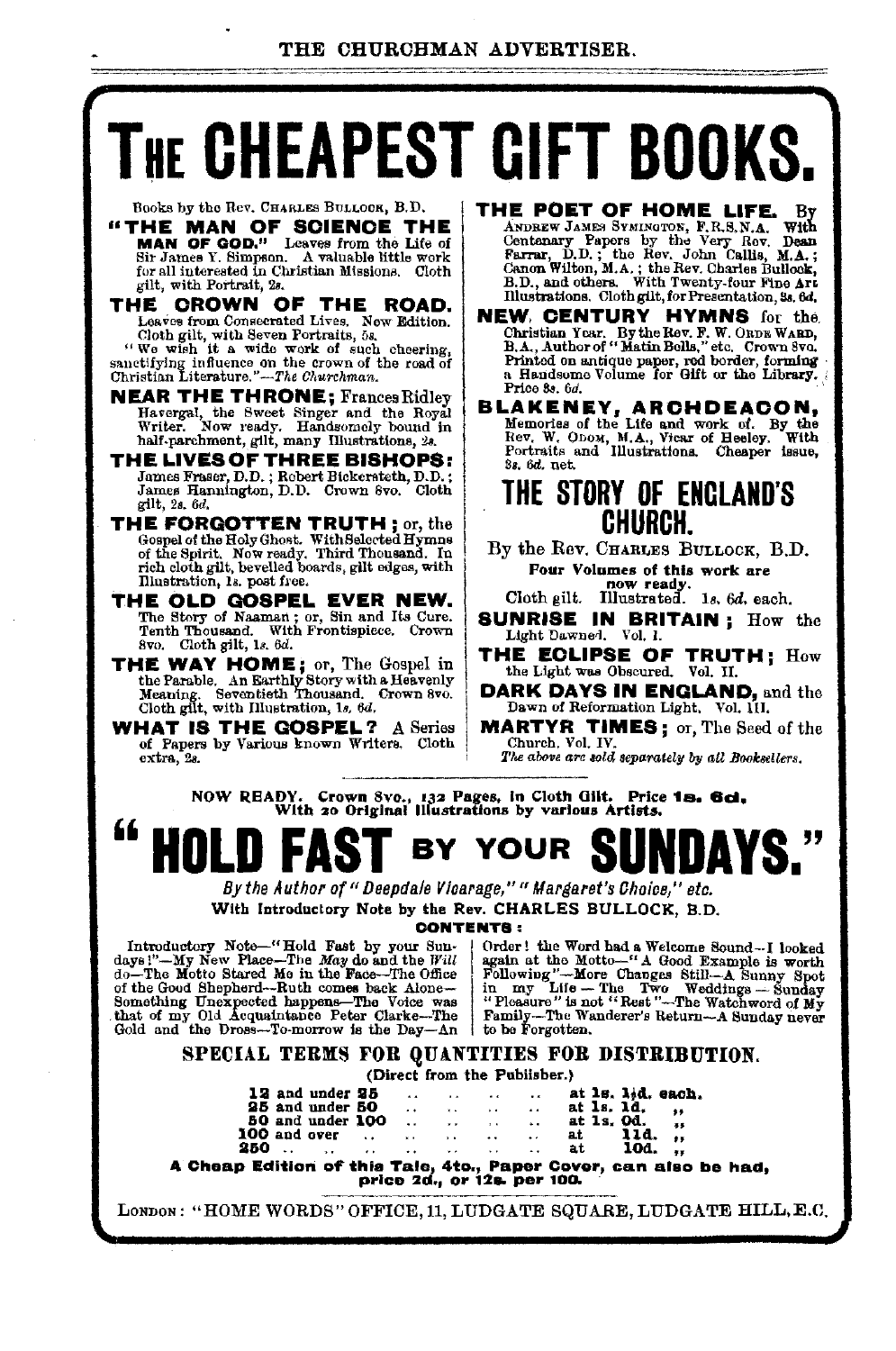

Rev. A. COOPER-MARSDIN, B.D.

"Very handy account of the scope and contents of the famous 'creed'... a concise vindication of the 

ELLIOT STOCK, 62, PATERNOSTER ROW, LONDON, E.C.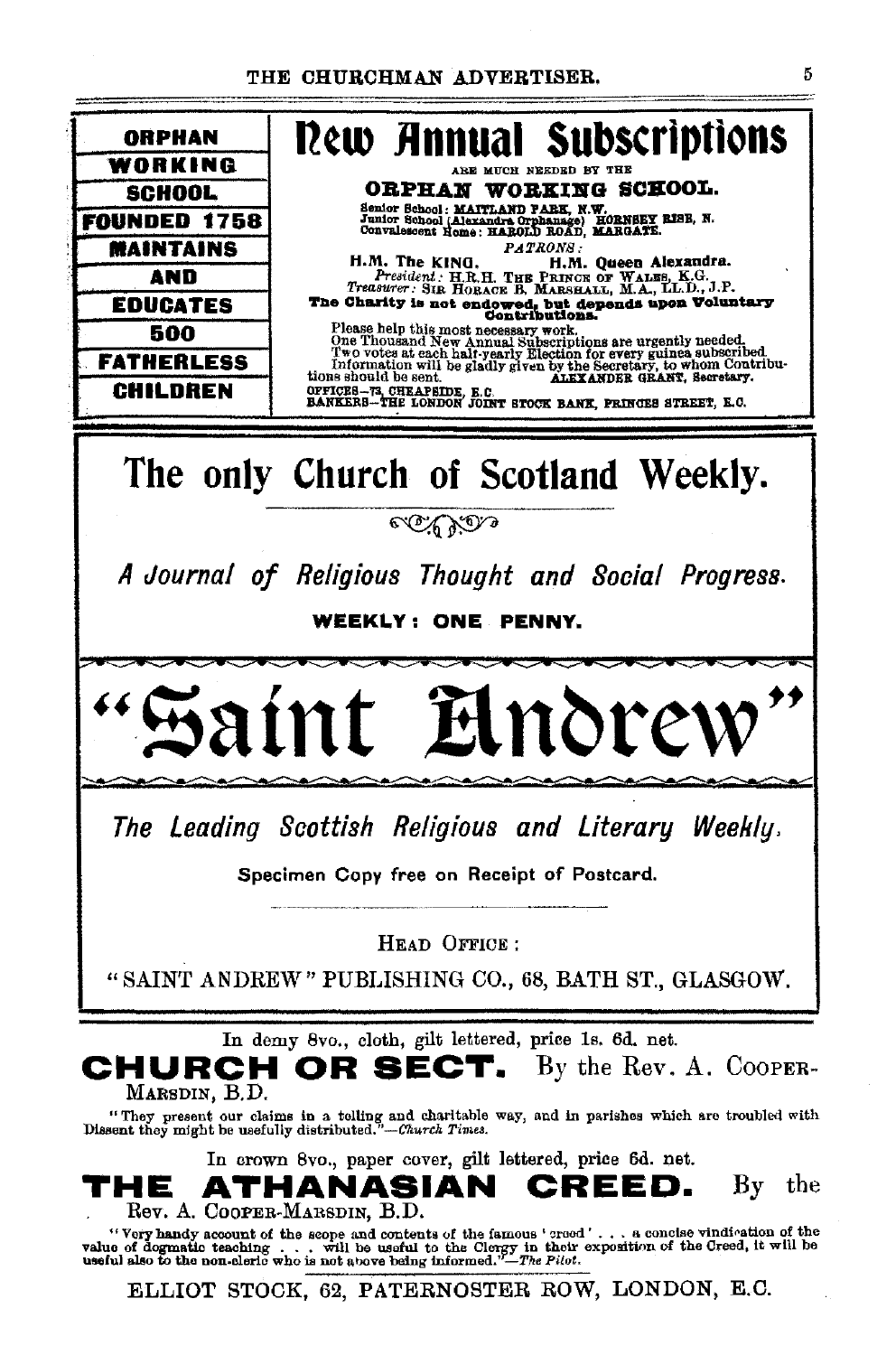# **Church of England Zenana Missionary Society.**

For Evangelistic, Medical, and Educational Work among the Women of India and China.

**PATRONESS** 

H.R.H. THE DUCHESS OF CONNAUGHT. The Society has at present 65 Stations, and<br>employs 206 Missionaries in Home Connection. 116 Assistants in Local Connection, and over 900 Bible-Women and Teachers.

CHAIRMAN! SIR W. MACKWORTH YOUNG, K.C.S.I. It has 14 fully equipped Hospitals and numerous<br>ispensaries. Over 300,000 cases were treated Dispensaries. last year.

The Magazines of the Society, "INDIA'S WOMEN AND CHINA'S DAUGHTERS," published monthly (price 1d.).<br>"DAYBREAK," Quarterly (price 1d.); "HOMES OF THE EAST," Quarterly (price 4d.).

Donations and Subscriptions are Much Needed.

HON. TREASURER-Col. ROBT. WILLIAMS, M.P. CLERICAL SECRETARY-Rev. G. TONGE.<br>LAY SECRETARY-Mr. H. L. HEBBERT. CENTRAL ASSOCIATION SECRETARY-MISS M CENTRAL ASSOCIATION SECRETABY-MISS MULVANY.

OFFICE-27, Chancery Lane, LONDON, W.C.

NOW READY. CHEAP AND NINTH EDITION. In demy 12mo., tastefully printed and bound,<br>18. 6d, post free.

#### FOR BOYS NOTES (and

their Fathers) on Morals, Mind, and Manners.<br>By "An OLD Boy."

"The advice is simply excellent. It is practical, minute, and although high-toned, not too stringent."

minue, and animated and the material contract of the teaching is high-principled, liberal-minded,<br>"The teaching is high-principled, liberal-minded,<br>and drawn from practical experience."—Christian World.

"An admirable little volume, full of sound sense and wise suggestions, plenty of sympathy, with wholesome liberty."-Daily News.

ELLIOT STOCK, 62, PATRENOSTER ROW, LONDON.

### PAROCHIAL MISSIONS TO THE JEWS AT HOME AND ABROAD.

M.A

President-THE DEAN OF WORCESTER. Hon, Secs.-- CANON SIR JAMES E. PHILIPPS, Bart. ARCHDEACON SUTTON.

Org. Sec.--REV. W. O. E. OESTERLEY.

Work in London, Liverpool, Manchester, Leeds, Bombay,

Applications for Grants have constantly to be refused owing to want of Funds.

Office: 39, VICTORIA STREET, LONDON, S.W.

#### LIBERATOR" RELIEF FUND.

Datron: H.R.H. PRINCE CHRISTIAN.

£10,000 required to Relieve New and Urgent Cases.

HUNDREDS of aged and afflicted victims, so cruelly robbed of their life-savings by the great Liberator Fraud, just as they were hoping to enjoy the fruit of their industry and thrift. Many of them are members of the Church of England. Cheques and P.O.'s should be sent to the Secretary, Rev. J. STOCKWELL WATTS, 16. Farringdon Street, E.C.

#### THE MISSIONS TO SEAMEN.

(With which is incorporated the Thames Church Mission). Patron: HIS MAJESTY THE KING.

Vice-Patrons: H.R.H. THE PRINCE OF WALES, K.G.<br>THE FOUR ARCHBISHOPS. THE BISHOPS, ETC.

One hundred years ago our sailors won for us the inestimable blessing of peace around our Island coasts. To day we owe to our sailors : (1) The safety of our particular Empire ; (2) our food and luxuries ; (3) the safety of our passage of our commerce, mails, riends and relatives to all parts of the world.

We can show our gratitude by helping The Missions to Seamen to maintain its 229 "Sky Pilots"

missions to Seamen to maintain its 229 "Sky Pilots"<br>(Chaphaire, Readers, Boatmen, ctc.), and 116 "Har-<br>bours of Refuge" (Seamen's Churches and Institutes)<br>in 86 Seaports all over the World.<br>Expenditure in 1904, £50,306. C  $\overline{w}$ . $\overline{c}$ .

#### **OPERATIVE JEWISH CONVERTS' INSTITUTION**

(Church o England.)

PRESIDENT : COLONEL ROBERT WILLIAMS, M.P.

**OBJECT.** To assist young Christian Jews in distress by enabling them to help themselves. They are received for three years, provided for entirely, and taught trades.

**SUPPORT.**-Ordersfor Printing and Bookhinding<br>are very helpful, but subscriptions and donations are also needed, and will be most thankfully received by asso necessary and was supported to the Principal, the Rev. H. O. ALLEROOK, Palestine House, Bodiney Road, Heckney, N.E.; or by the Hon. Treasurer, A. R. Prrz, Esq., Effingham House, Ramsgate.

Bankers-Messrs. BARCLAY & COMPANY Ltd. 54 Lombard Street E.C.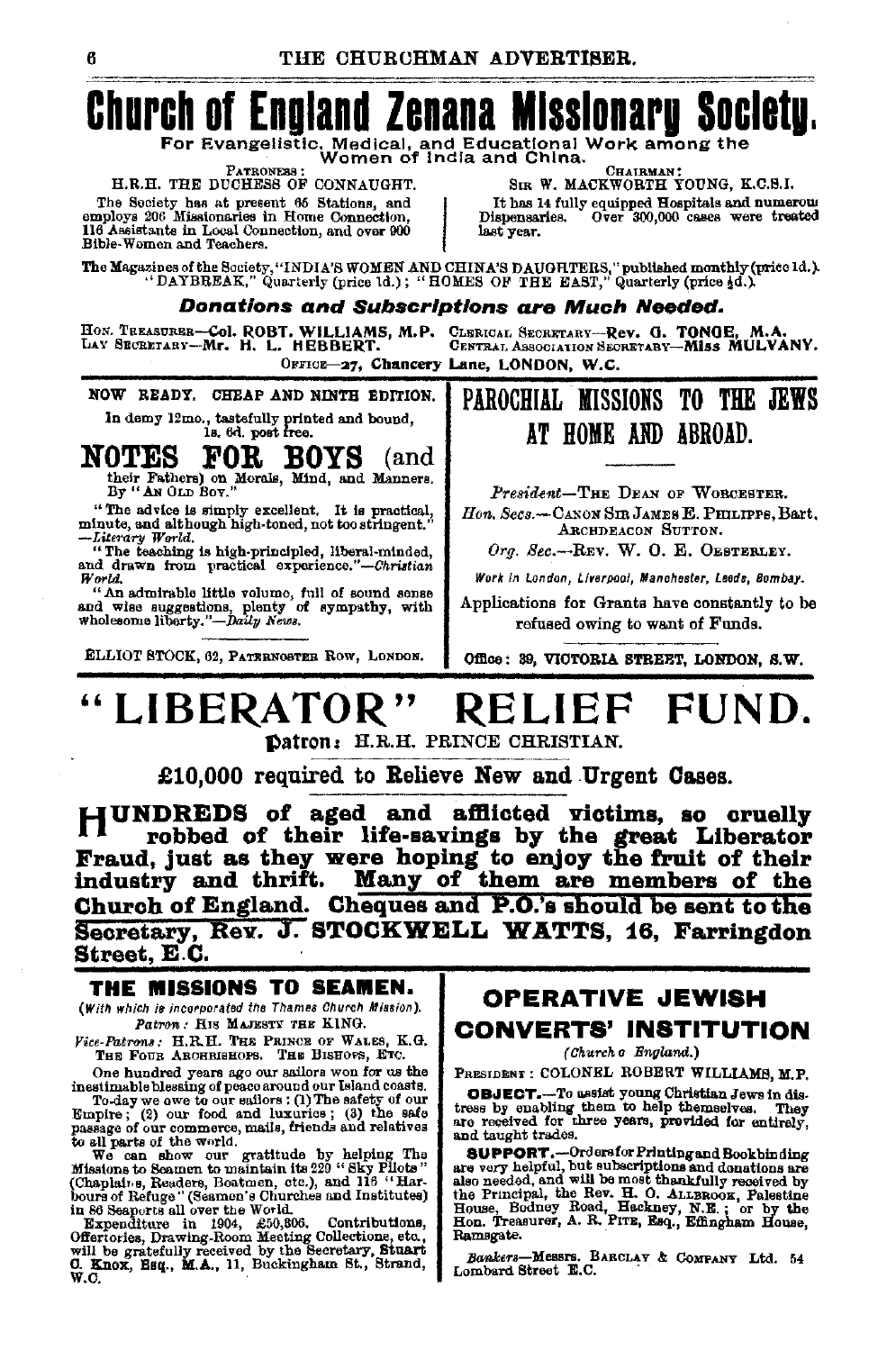## PALESTINE AND EGYPT.

#### COOK'S SELECTED CONDUCTED TOUR, leaving London October 10th, INCLUDING:

PARIS, MARSEILLES, NAPLES, ATHENS, CONSTANTINOPLE, BEYROUT, BAALBEC, DAMASCUS, KAFR HAWAR, BANIYAS, TIBERIAS, SEA OF GALILEE, NAZARETH, JERUSALEM, JERICHO, DEAD SEA, THE JORDAN, BETHANY, MOUNT OF OLIVES, BETHLEHEM, JAFFA, CAIRO, THE PYRA· MIDS AND SPHINX, ALEXANDRIA, Etc.

CAMPING TOUR from Damascus to Jerusalem.

Arrangements also made for private or friendly parties for long or short Conducted or Independent Tours. ILLUSTRATED PROGRAMME FREE.

THOS. COOK & SON, Ludgate Circus, London, & Branch Offices.

IETY FOR RELIEF OF PERSECUTED {SYRIAN COLONIZATION FUND).

Drestbent: LOBD AMHERST OF HACKNEY.

TORTURE AND MASSACRE OF JEWS has continued this year, and there have been many bad outbreaks. Jews, therefore, leave Russia, where there is no safety for their wives or children. Very few can be received here. THIS SOCIETY ENDEAVOURS ITO RELIEVE, by food and work, the misery of some of the thousands who have found refuge at Jerusalem. Owing to the long and serious illness of the Secretary, the work at Abraham's Vineyard (where 70 Jews have been employed) was for a time suspended. 1,500 Families of aged, sick, and blind are on our registry for relief.

WE ASK FOR FUNDS, as the winter has added to the chronic distress of these poor in their<br>NEEDED. There is much illness, scarlet fever, measles, etc., among them.<br>NEEDED. There is much illness, scarlet fever, measles, etc.,

DONATIONS THANKFULLY RECEIVED by

F. A. BEVAN, *Hon. Treasurer*, 54, LOMBARD STREET, E.C.

and by<br>**E.** A. FINN, Secretary, E. A. FINN, *Secretary,* 41, PABLIAMENT:STum, S.W.

#### PROTESTANT REFORMATION SOCIET

The OLDEST Church Society for the Maintenance of the Beligious Principles of the Reformation<br>The ONLY Mission to Roman Oathollos in England.<br>(Established 1827.)

*MISSIONARY. EDUCATIONAL. EVANGEUSTIC.* 

#### JUST PUBLISHED.  $\textbf{THE} \textbf{ PROTESTANT} \textbf{DICTIONARY}$

Of REAL AND PERMANENT VALUE to a Clergyman, Minister, Teacher, Protestant Worker, Public or Parochial Library.

Funds are Urgently Needed.

WALTER A. LIMBRICK, Secretary, 62, Berners Street, London, W.

## Protestantism and the British

*(WITH TWELVE ILLUSTRATIONS)*,

By the Author of "REPLIES TO ROMANISTS."

THE ENGLISH CHURCHMAN says: "The subject-matter of the booklet indicates wide reading and deep historical knowledge."

ONE PENNY.

#### PROTESTANT ALLIANCE, 430, Strand, LONDON. MICHAEL'S COLLEGE. Near TENBURY, WORCESTERSHIRE.

BOYS thoroughly prepared for Public Schools. Most healthy situation; large playing fields and Fives Courts; separate cubicles. Head master, REV. W. A. RENWICK, M.A., late Scholar of Hertford College, Oxford.<br>APPLY: REV. TH